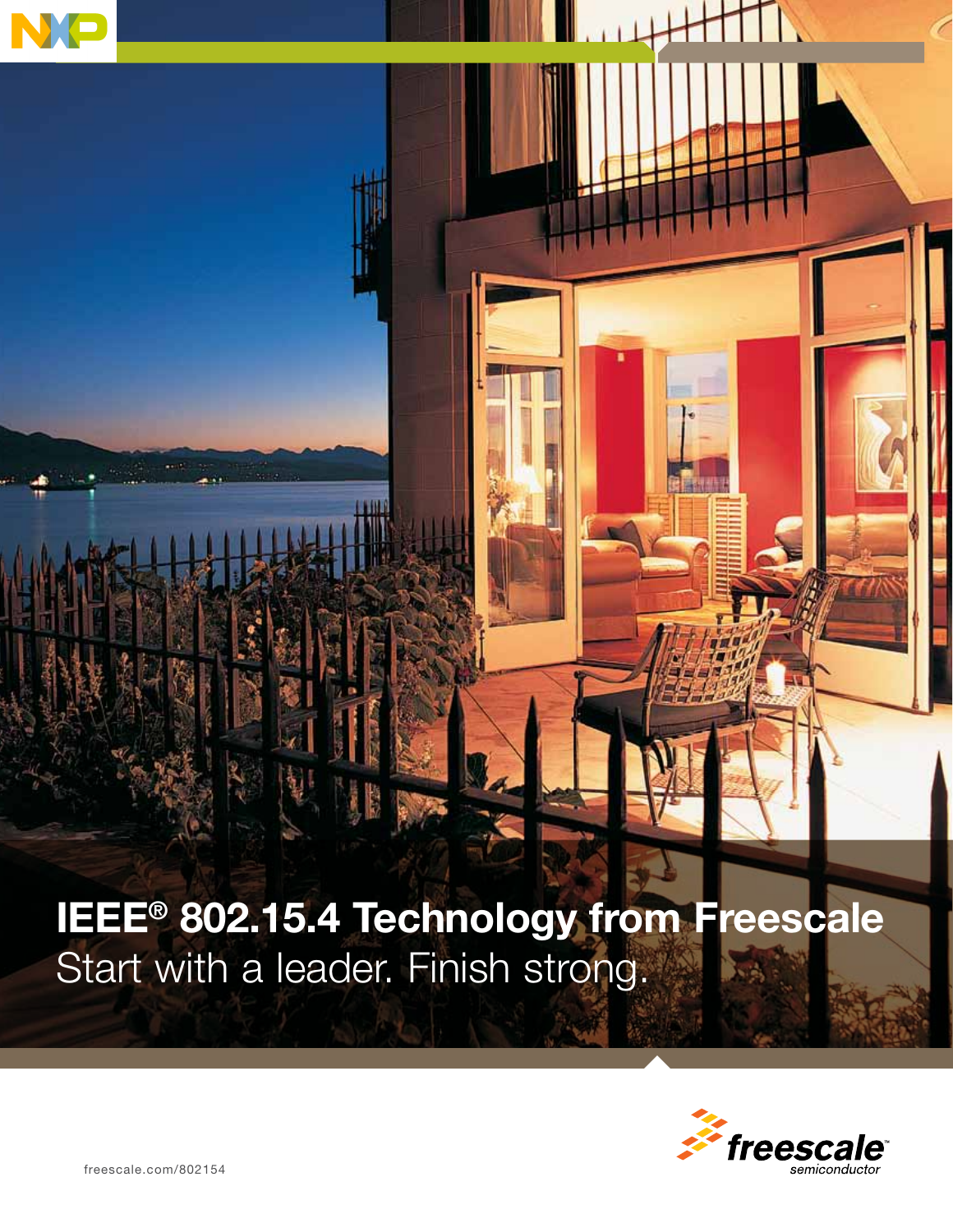

# Freescale: The One-Stop Shop

Freescale provides all the building blocks used in complete IEEE® 802.15.4 and ZigBee® compliant platform solutions: the RF transceiver, MAC and ZigBee software, microcontrollers and sensors. The development hardware and reference designs provide developers with the tools they need to easily and quickly implement these building blocks. One solution, one provider—built, tested, compatible and ready for integration.

## Making Wireless Simple

Freescale draws on extensive radio frequency (RF) and wireless experience from more than 50 years of radio product development. With our depth of experience in this area, we are qualified to offer a comprehensive IEEE 802.15.4 standard-compliant platform. Freescale's platform approach makes wireless simple by providing a one-stop shop for customers, complete with hardware, software, development tools and reference designs, all designed to help ease 802.15.4 wireless development and speed time to market.

### 802.15.4: Building the Foundation

IEEE 802.15.4 was designed to address the need for a cost-effective, low-power wireless standard optimized for monitoring and control. Although it may be similar to other standards, features such as fast power-on latency and mesh networking help differentiate it from the field of existing IEEE technologies.

- • 2.4 GHz: 16 channels, 250 kbps
- DSSS energy spreading scheme • AES 128 and CCM<sup>\*</sup> encryption and authentication
- • Simple frame structure
- Reliable data delivery
- CSMA-CA
- Message acknowledgement
- Energy detection and link quality indication

IEEE 802.15.4 has become a solid foundation for low rate wireless solutions, including ZigBee technology, the WirelessHART™ specification, SP100.11a and other proprietary network stacks.

## Connections Everywhere

The benefits of simple, cost-effective, low-power wireless connectivity that 802.15.4 technology provides address a variety of markets, including:

- • Consumer applications control
- Energy management
- Residential and commercial building automation
- • Industrial process control
- Health and wellness monitoring

The Freescale 802.15.4 platform supports a number of network offerings, including Freescale's simple MAC (SMAC), 802.15.4 MAC, SynkroRF, RF4CE entertainment control platform and ZigBee/ZigBee Pro (BeeStack ZigBee) protocol stacks as well as other standard and third-party networks. These give developers the flexibility to build products optimized for different features, such as cost, performance, complexity and interoperability. The network stacks provide a key part of Freescale's platform solution, all designed to simplify development and speed time to market.

## Simple Wireless

SMAC is a simple and cost-effective start to wireless networking. Based on the 802.15.4 PHY, it provides commands to create simple point-to-point and star networks. The small 2.5–4K code size allows a cost-effective MCU to be used in conjunction with the MC13201 RF transceiver, creating the ideal platform for many applications that require simple, effective wireless communication.

# SynkroRF

SynkroRF improves the design experience for designers looking for an optimized, easy-touse solution. When the SMAC is too simple and ZigBee is too complex, SynkroRF is a proprietary 802.15.4 wireless monitoring and control alternative. SynkroRF provides a complete network stack with a simple API functionality. With such enhanced RF features as channel agility, larger data transfer with fragmentation, and low latency transmission, SynkroRF provides a wireless solution where interoperability of end products is not required. The Synkro API and SynkroRF BlockBox are two ways to develop a SynkroRF application, providing design flexibility. The SynkroRF API allows for application development using the embedded processor

running the SynkroRF protocol, resulting in the most cost-effective solution. The SynkroRF BlackBox provides access to the complete SynkroRF API through a serial command set. This alternative allows for application development on a separate processor, which enables a more flexible system definition to meet the specific needs of end products.

# RF4CE: Bringing Remote Control into the 21st Century

Freescale's RF4CE protocol is a lightweight networking stack built on top of the IEEE 802.15.4 standard. The protocol was created to control, monitor and automate consumer electronics, including televisions, DVD players and recorders, set-top boxes, audio/video receivers, remote controls and many others. RF4CE overcomes the growing technology challenges that today's consumer electronics face with 30 year old infrared (IR) technology by removing the line of site and field of vision issues while providing a fast bi-direction link to enhance the user experience. Freescale's RF4CE starts with 802.15.4, but incorporates improvements in interference avoidance by adding channel agility and low latency transmissions to address the specific needs of consumer electronics.

As with SynkroRF, the RF4CE protocol allows application development with two options, API or BlackBox.

# ZigBee Supports Green Applications

Since day one, ZigBee technology has been focused on sustainability by reducing energy consumption through automation. ZigBee technology is ideal for sensing and control of energy consuming devices such as lighting and heating, ventilation and air-conditioning (HVAC) in both home and commercial buildings.

# ZigBee® Home Area Network

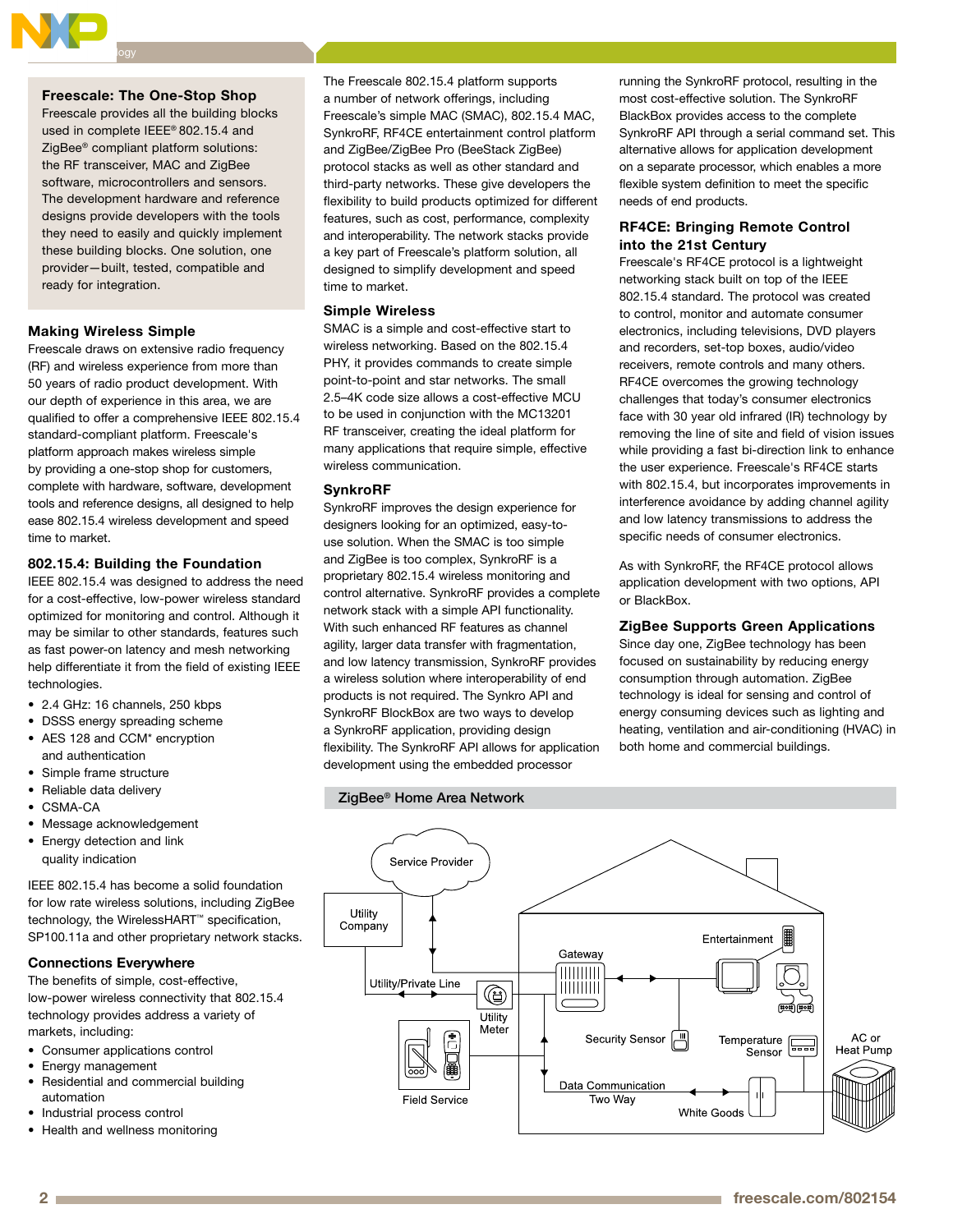

#### Freescale's Advantage

Building on our extensive knowledge of RF semiconductor processes, Freescale offers a wide variety of IEEE 802.15.4-compliant platforms. Freescale's 802.15.4 family, first introduced in 2004, has a proven track record in the market with exceptional RF performance and a flexible architecture.

#### MC1323X System on Chip (SoC)

Freescale's newest offering is the MC1323X SoC family. The product family integrates the 2.4 GHz transceiver, HCS08 QE series microcontroller, memory, I/O and RF matching components in a single package. The 8-bit integrated alternative allows easy implementation of cost-aggressive solutions for those familiar with Freescale's HCS08 family and for those just starting out with embedded wireless design. The MC1323X development kits are optimized to support SynkroRF and RF4CE consumer applications, as well as more complex 802.15.4 and ZigBee applications with memory and expansion capabilities while allowing designers to achieve their end system cost targets.

- Integrated 2.4 GHz transceiver with TX/RX switch and microcontroller
- • Object code compatible with HCS08 microcontroller designs
- 64 KB or 128 KB CPU address space with banked memory management unit
- 16-bit stack pointer
- 16-bit index register
- Seven addressing modes
- Memory to memory data moves

#### MC1323X Block Diagram

• Fast 8-bit by 8-bit multiply and 16-bit by 8-bit divide instructions

## MC1322X Platform in a Package

Freescale's Platform in a Package solution changed the market dynamics for short range wireless ICs. The MC1322X Platform in a Package is a quantum leap in reduced power and integration technology, trimming solution size and power consumption by up to 50 percent. A hardware accelerator reduces the load on the CPU, allowing the radio to perform many operations without interrupting the MCU. In addition, a combination of ROM, RAM and flash memory positions this IC as the ideal solution for ZigBee and other complicated networks. The MC1322X Platform in a Package integrates performance and simplicity to provide customers with the ultimate platform for 802.15.4 development.

- • MC1322X: 9.5 x 5.5, 99-pin LGA
	- MC13224
- MC13226 (ZigBee Pro)
- Fully compliant IEEE 802.15.4 platform
- • -96 dBm to -100 dBm sensitivity
- 0 RF matching component simplifies design while reducing cost
- • Hardware acceleration for 802.15.4 functions
- • 32-bit ARM7TDMI-S™ CPU up to 26 MHz
- -40°C to +105°C operating temperature

#### MC1321X System in Package (SiP)

Freescale's MC1321X SiP, integrates the MC13202 2.4 GHz transceiver with the MC9S08GT MCU to provide a single package solution. It provides the benefits of the MC13202 transceiver with a low-power 8-bit MCU to further reduce the size and cost of the solution over a similar 2-chip implementation. Three flash memory configurations are available to optimize solution costs based on application needs.



- • Up to 60 KB flash and 4 KB RAM MC13211: 16 KB flash, 1 KB RAM
	- MC13212: 32 KB flash, 2 KB RAM
	- MC13213: 60 KB flash, 4 KB RAM
- • Fully compliant IEEE 802.15.4 platform
- Receive sensitivity of -92 dBm
- • 9 x 9 64-pin LGA package

### MC1320X RF Transceiver

Freescale's MC1320X fully compliant 802.15.4 transceiver includes an integrated TX/RX switch that lowers the component count and system cost while multiple low power modes decrease the system power consumption. These features help make this an ideal solution for costsensitive, energy-efficient sensing and control applications. Through an SPI interface, the MC1320X can easily connect with Freescale's vast portfolio of MCUs, including the Flexis family of devices.

- • Fully compliant 802.15.4, 2.4 GHz transceiver
- Integrated TX/RX switch
- SPI interface to MCU
- $5 x 5 32$ -pin QFN

#### SMAC Features

- Small memory footprint
- Supports point-to-point and star networks with repeaters
- Support for over-the-air programming

#### IEEE 802.15.4 MAC Features

- Fully compliant IEEE 802.15.4 MAC
- Supports optional features, including beaconed networks and guaranteed time slots (GTS)
- Supports peer-to-peer, star and mesh networks

# SynkroRF Features

- • 802.15.4-based alternative
- • Compete network stack and API
- Channel agility
- • Fragmentation for larger data transfers
- • Low latency transmission features

#### RF4CE Features

- • Lightweight networking stack built on the IEEE 802.15.4 standard
- • Approximately 32 KB memory
- For RF control, monitor and automation of consumer electronics
- • Optimized memory with standard command tables
- Two development options
	- Cost-effective API using embedded processor running the protocol
	- BlackBox with complete access to API through serial command set
- Improved interference avoidance capabilities with channel agility and low latency transmissions